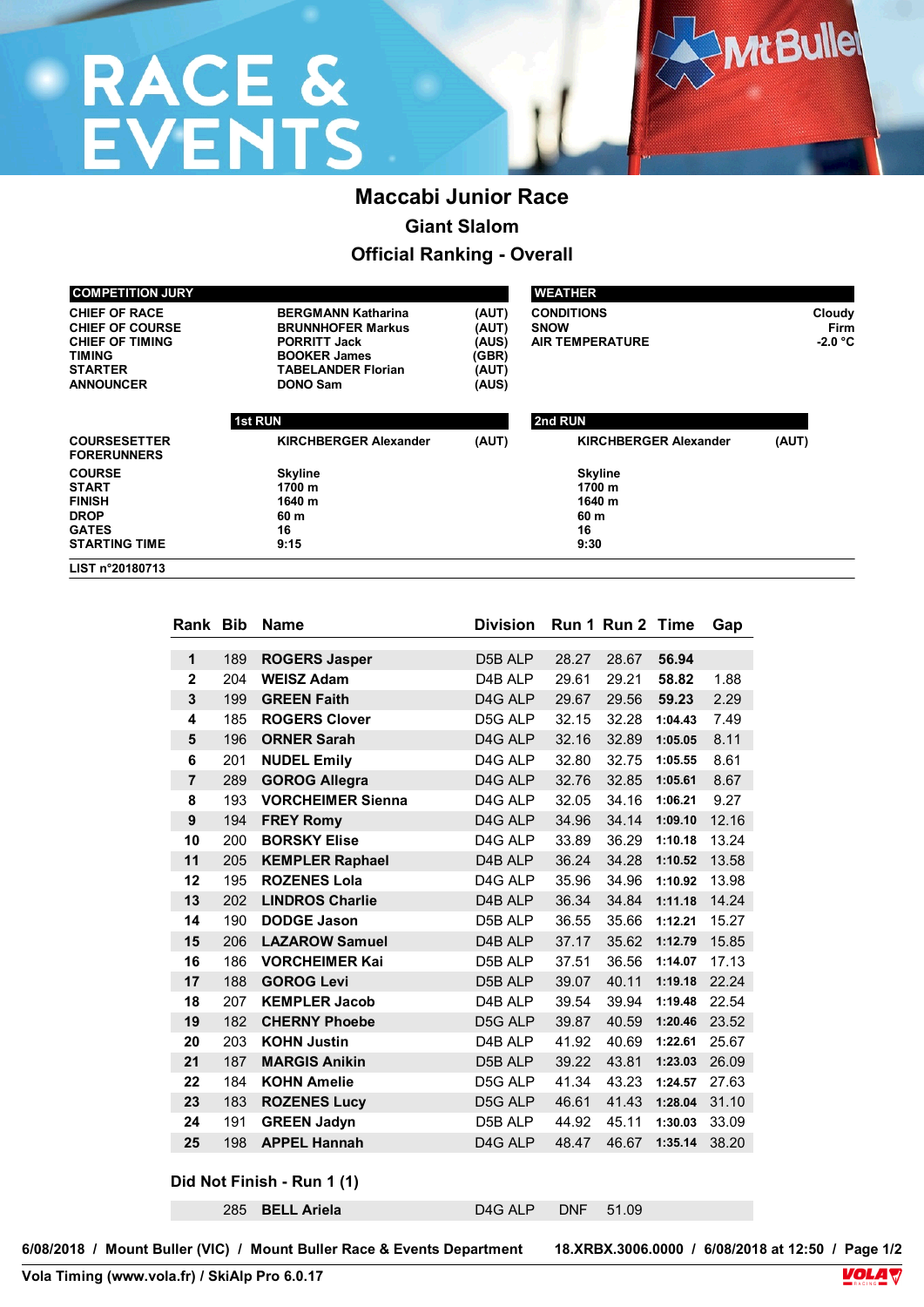### **Maccabi Junior Race Giant Slalom Official Ranking - Overall**

| Rank Bib Name            | Division Run 1 Run 2 Time Gap |  |  |  |         |  |  |  |
|--------------------------|-------------------------------|--|--|--|---------|--|--|--|
| Disqualified - Run 2 (1) |                               |  |  |  |         |  |  |  |
| 283 BELL Orli            | D5G ALP 49.85 DSQ             |  |  |  | Gate 12 |  |  |  |

18.XRBX.3006.0000 / 6/08/2018 at 12:50 / Page 2/2<br>**VOLA 6/08/2018 / Mount Buller (VIC) / Mount Buller Race & Events Department 18.XRBX.3006.0000 / 6/08/2018 at 12:50 / Page 2/2**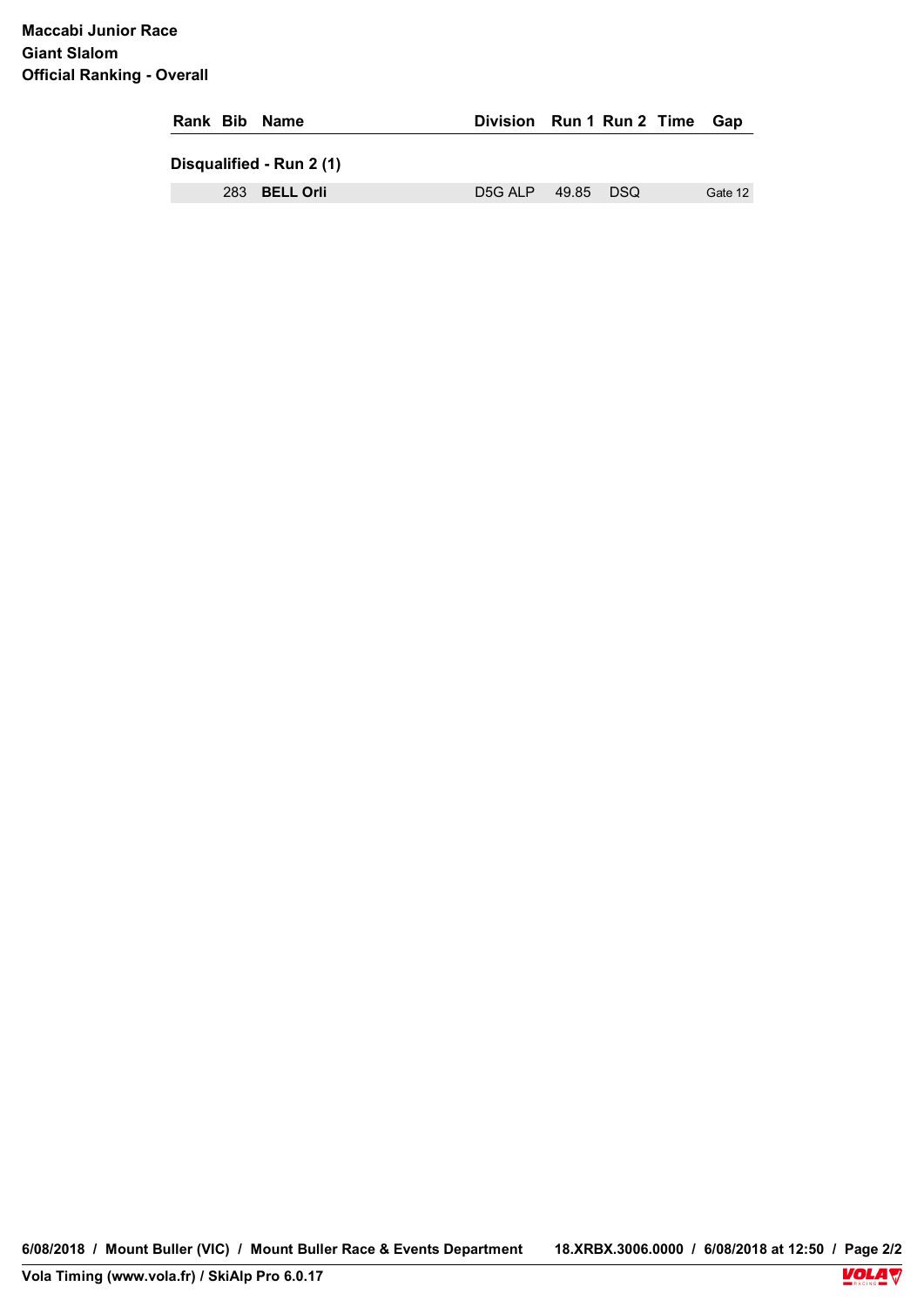# **RACE &<br>EVENTS**

## **Maccabi Junior Race Giant Slalom Official Ranking - Division**

| <b>COMPETITION JURY</b>                                                                                                         |                                                                                                                                                     | <b>WEATHER</b>                                                                                                   |                              |                                    |  |
|---------------------------------------------------------------------------------------------------------------------------------|-----------------------------------------------------------------------------------------------------------------------------------------------------|------------------------------------------------------------------------------------------------------------------|------------------------------|------------------------------------|--|
| <b>CHIEF OF RACE</b><br><b>CHIEF OF COURSE</b><br><b>CHIEF OF TIMING</b><br><b>TIMING</b><br><b>STARTER</b><br><b>ANNOUNCER</b> | <b>BERGMANN Katharina</b><br><b>BRUNNHOFER Markus</b><br><b>PORRITT Jack</b><br><b>BOOKER James</b><br><b>TABELANDER Florian</b><br><b>DONO Sam</b> | (AUT)<br><b>CONDITIONS</b><br><b>SNOW</b><br>(AUT)<br><b>AIR TEMPERATURE</b><br>(AUS)<br>(GBR)<br>(AUT)<br>(AUS) |                              | Cloudy<br><b>Firm</b><br>$-2.0 °C$ |  |
|                                                                                                                                 | <b>1st RUN</b>                                                                                                                                      |                                                                                                                  | 2nd RUN                      |                                    |  |
| <b>COURSESETTER</b><br><b>FORERUNNERS</b>                                                                                       | <b>KIRCHBERGER Alexander</b>                                                                                                                        | (AUT)                                                                                                            | <b>KIRCHBERGER Alexander</b> | (AUT)                              |  |
| <b>COURSE</b>                                                                                                                   | <b>Skyline</b>                                                                                                                                      |                                                                                                                  | <b>Skyline</b>               |                                    |  |
| <b>START</b>                                                                                                                    | 1700 m                                                                                                                                              |                                                                                                                  | 1700 m                       |                                    |  |
| <b>FINISH</b>                                                                                                                   | 1640 m                                                                                                                                              |                                                                                                                  | 1640 m                       |                                    |  |
| <b>DROP</b>                                                                                                                     | 60 m                                                                                                                                                |                                                                                                                  | 60 m                         |                                    |  |
| <b>GATES</b>                                                                                                                    | 16                                                                                                                                                  |                                                                                                                  | 16                           |                                    |  |
| <b>STARTING TIME</b>                                                                                                            | 9:15                                                                                                                                                |                                                                                                                  | 9:30                         |                                    |  |
| LIST n°20180713                                                                                                                 |                                                                                                                                                     |                                                                                                                  |                              |                                    |  |

|  | Rank Bib Name | Run 1 Run 2 Time Gap |  |
|--|---------------|----------------------|--|
|  |               |                      |  |

|              |     | Div 4 Boys Alpine    |       |       |                     |       |
|--------------|-----|----------------------|-------|-------|---------------------|-------|
|              | 204 | <b>WEISZ Adam</b>    | 29.61 | 29.21 | 58.82               |       |
| $\mathbf{2}$ |     | 205 KEMPLER Raphael  | 36.24 | 34.28 | 1:10.52 11.70       |       |
| 3            |     | 202 LINDROS Charlie  | 36.34 |       | 34.84 1:11.18 12.36 |       |
| 4            |     | 206 LAZAROW Samuel   | 37.17 |       | 35.62 1:12.79 13.97 |       |
| 5            | 207 | <b>KEMPLER Jacob</b> | 39.54 | 39.94 | 1:19.48             | 20.66 |
| 6            | 203 | <b>KOHN Justin</b>   | 41.92 | 40.69 | 1:22.61             | 23.79 |

| Div 4 Girls Alpine |
|--------------------|
|--------------------|

| 1                          | 199 | <b>GREEN Faith</b>       | 29.67      | 29.56 | 59.23   |       |  |
|----------------------------|-----|--------------------------|------------|-------|---------|-------|--|
| $\mathbf{2}$               | 196 | <b>ORNER Sarah</b>       | 32.16      | 32.89 | 1:05.05 | 5.82  |  |
| 3                          | 201 | <b>NUDEL Emily</b>       | 32.80      | 32.75 | 1:05.55 | 6.32  |  |
| 4                          | 289 | <b>GOROG Allegra</b>     | 32.76      | 32.85 | 1:05.61 | 6.38  |  |
| 5                          | 193 | <b>VORCHEIMER Sienna</b> | 32.05      | 34.16 | 1:06.21 | 6.98  |  |
| 6                          | 194 | <b>FREY Romy</b>         | 34.96      | 34.14 | 1:09.10 | 9.87  |  |
| $\overline{7}$             | 200 | <b>BORSKY Elise</b>      | 33.89      | 36.29 | 1:10.18 | 10.95 |  |
| 8                          | 195 | <b>ROZENES Lola</b>      | 35.96      | 34.96 | 1:10.92 | 11.69 |  |
| 9                          | 198 | <b>APPEL Hannah</b>      | 48.47      | 46.67 | 1:35.14 | 35.91 |  |
|                            |     |                          |            |       |         |       |  |
| Did Not Finish - Run 1 (1) |     |                          |            |       |         |       |  |
|                            | 285 | <b>BELL Ariela</b>       | <b>DNF</b> | 51.09 |         |       |  |
|                            |     |                          |            |       |         |       |  |

**6/08/2018 / Mount Buller (VIC) / Mount Buller Race & Events Department 18.XRBX.3006.0000 / 6/08/2018 at 12:28 / Page 1/2**

**MtBullel**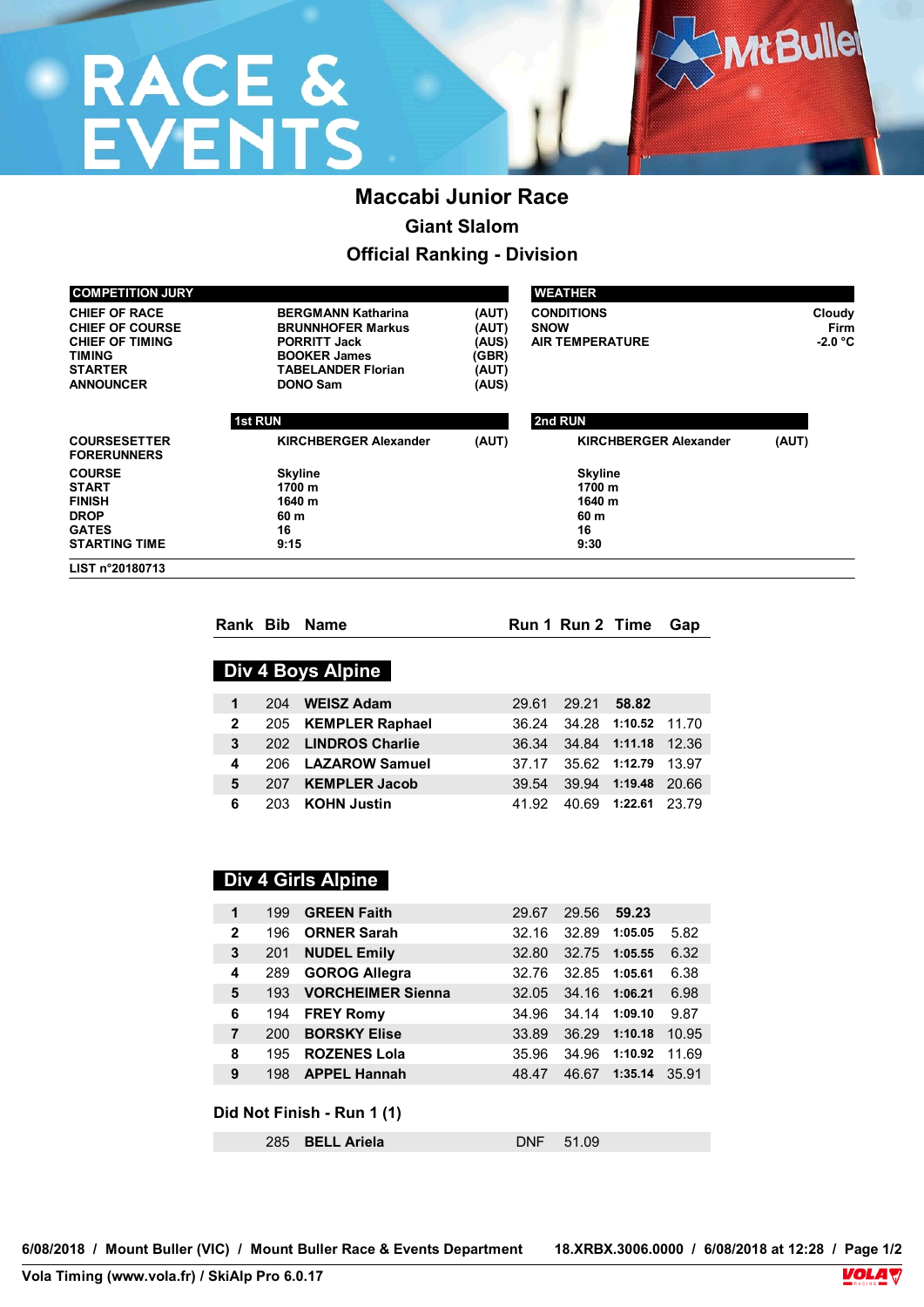| Rank Bib     |     | <b>Name</b>              |       | Run 1 Run 2 Time |                     | Gap   |
|--------------|-----|--------------------------|-------|------------------|---------------------|-------|
|              |     | <b>Div 5 Boys Alpine</b> |       |                  |                     |       |
| 1            | 189 | <b>ROGERS Jasper</b>     | 28.27 | 28.67            | 56.94               |       |
| $\mathbf{2}$ | 190 | <b>DODGE Jason</b>       | 36.55 |                  | 35.66 1:12.21 15.27 |       |
| 3            | 186 | <b>VORCHEIMER Kai</b>    | 37.51 |                  | 36.56 1:14.07       | 17.13 |
| 4            | 188 | <b>GOROG Levi</b>        | 39.07 |                  | 40.11 1:19.18 22.24 |       |
| 5            | 187 | <b>MARGIS Anikin</b>     | 39.22 |                  | 43.81 1:23.03 26.09 |       |
| 6            | 191 | <b>GREEN Jadyn</b>       | 44.92 | 45.11            | 1:30.03 33.09       |       |
|              |     |                          |       |                  |                     |       |

### $\sum_{i=1}^{n}$   $\sum_{i=1}^{n}$   $\sum_{i=1}^{n}$   $\sum_{i=1}^{n}$   $\sum_{i=1}^{n}$ **Div 5 Girls Alpine**

|                                  | 185 ROGERS Clover | 32.15 32.28 1:04.43       |  |
|----------------------------------|-------------------|---------------------------|--|
| 182 CHERNY Phoebe<br>$2^{\circ}$ |                   | 39.87 40.59 1:20.46 16.03 |  |
| 3 184 KOHN Amelie                |                   | 41.34 43.23 1:24.57 20.14 |  |
| 4 183 ROZENES Lucy               |                   | 46.61 41.43 1:28.04 23.61 |  |

 $\sum_{i=1}^{n} \frac{1}{i} \sum_{j=1}^{n} \frac{1}{j} \sum_{j=1}^{n} \frac{1}{j} \sum_{j=1}^{n} \frac{1}{j} \sum_{j=1}^{n} \frac{1}{j} \sum_{j=1}^{n} \frac{1}{j} \sum_{j=1}^{n} \frac{1}{j} \sum_{j=1}^{n} \frac{1}{j} \sum_{j=1}^{n} \frac{1}{j} \sum_{j=1}^{n} \frac{1}{j} \sum_{j=1}^{n} \frac{1}{j} \sum_{j=1}^{n} \frac{1}{j} \sum_{j=1}^{n} \frac{1}{j$ **Disqualified - Run 2 (1)** 

| <b>BELL Orli</b><br>283 | 49.85 | <b>DSQ</b> | Gate 12 |
|-------------------------|-------|------------|---------|
|                         |       |            |         |

18.XRBX.3006.0000 / 6/08/2018 at 12:28 / Page 2/2<br>**VOLA 6/08/2018 / Mount Buller (VIC) / Mount Buller Race & Events Department 18.XRBX.3006.0000 / 6/08/2018 at 12:28 / Page 2/2**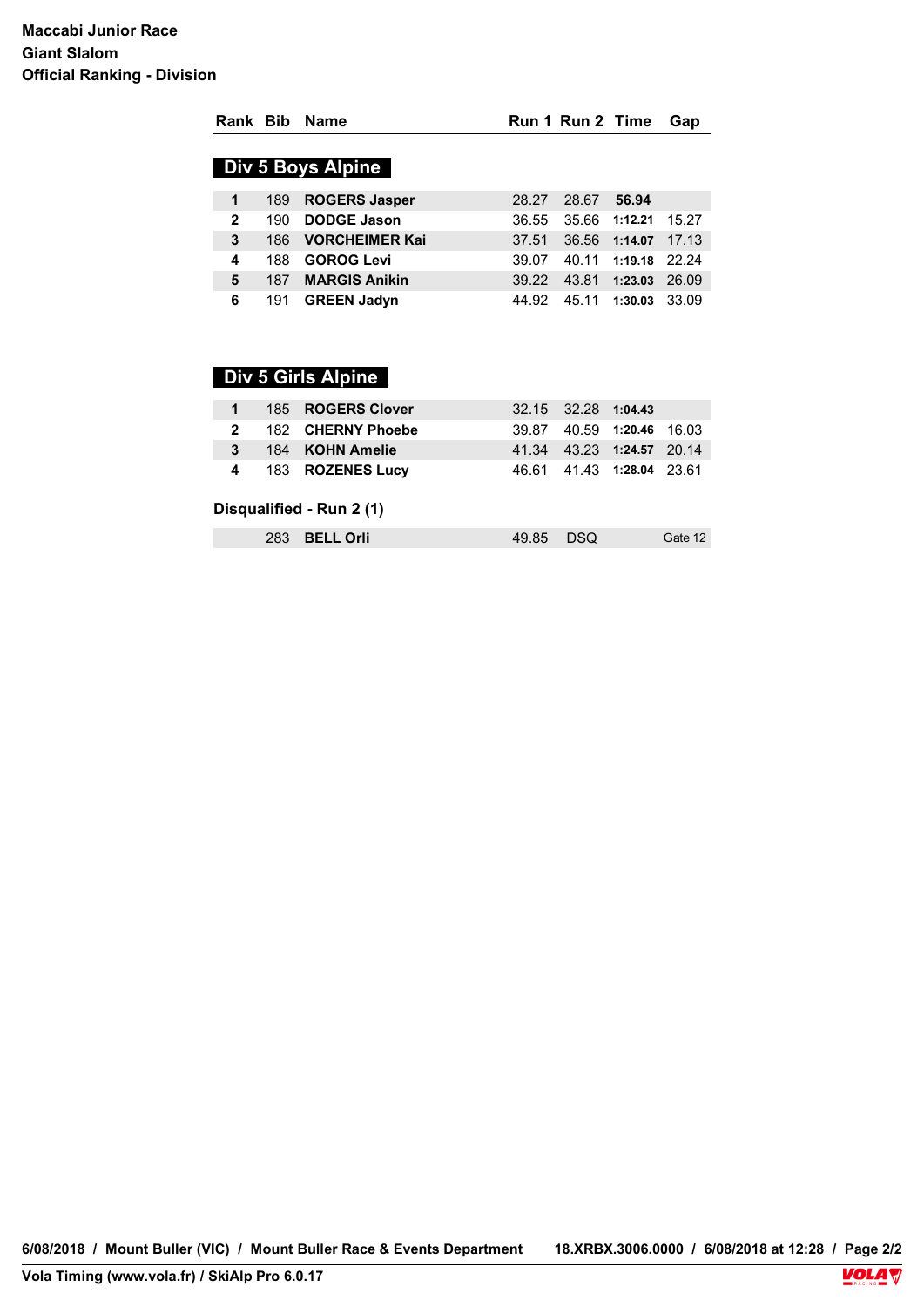# **RACE &<br>EVENTS**

## **Maccabi Junior Race Giant Slalom**

**Official Ranking - Gender**

| <b>COMPETITION JURY</b>                                                                                                         |                |               |                                                                                                                                              |                      |                                                            | <b>WEATHER</b>                                                                                                                       |               |         |  |                             |  |
|---------------------------------------------------------------------------------------------------------------------------------|----------------|---------------|----------------------------------------------------------------------------------------------------------------------------------------------|----------------------|------------------------------------------------------------|--------------------------------------------------------------------------------------------------------------------------------------|---------------|---------|--|-----------------------------|--|
| <b>CHIEF OF RACE</b><br><b>CHIEF OF COURSE</b><br><b>CHIEF OF TIMING</b><br><b>TIMING</b><br><b>STARTER</b><br><b>ANNOUNCER</b> |                |               | <b>BERGMANN Katharina</b><br><b>BRUNNHOFER Markus</b><br>PORRITT Jack<br><b>BOOKER James</b><br><b>TABELANDER Florian</b><br><b>DONO Sam</b> |                      | <b>CONDITIONS</b><br><b>SNOW</b><br><b>AIR TEMPERATURE</b> |                                                                                                                                      |               |         |  | Cloudy<br>Firm<br>$-2.0 °C$ |  |
|                                                                                                                                 |                |               | <b>1st RUN</b>                                                                                                                               | 2nd RUN              |                                                            |                                                                                                                                      |               |         |  |                             |  |
| <b>COURSESETTER</b><br><b>FORERUNNERS</b>                                                                                       |                |               | <b>KIRCHBERGER Alexander</b>                                                                                                                 | (AUT)                | <b>KIRCHBERGER Alexander</b>                               | (AUT)                                                                                                                                |               |         |  |                             |  |
| <b>COURSE</b><br><b>START</b><br><b>FINISH</b><br><b>DROP</b><br><b>GATES</b><br><b>STARTING TIME</b>                           |                |               | Skyline<br>1700 m<br>1640 m<br>60 m<br>16<br>9:15                                                                                            |                      | 60 m<br>16<br>9:30                                         | <b>Skyline</b><br>1700 m<br>1640 m                                                                                                   |               |         |  |                             |  |
| LIST n°20180713                                                                                                                 |                |               |                                                                                                                                              |                      |                                                            |                                                                                                                                      |               |         |  |                             |  |
|                                                                                                                                 |                |               | Rank Bib Name                                                                                                                                |                      | Division Run 1 Run 2 Time                                  |                                                                                                                                      |               | Gap     |  |                             |  |
|                                                                                                                                 |                | <b>Female</b> |                                                                                                                                              |                      |                                                            |                                                                                                                                      |               |         |  |                             |  |
|                                                                                                                                 | 1              | 199           | <b>GREEN Faith</b>                                                                                                                           | D <sub>4G</sub> ALP  | 29.67                                                      | 29.56                                                                                                                                | 59.23         |         |  |                             |  |
|                                                                                                                                 | $\mathbf{2}$   | 185           | <b>ROGERS Clover</b>                                                                                                                         | D5G ALP              | 32.15                                                      | 32.28                                                                                                                                | 1:04.43       | 5.20    |  |                             |  |
|                                                                                                                                 | 3              | 196           | <b>ORNER Sarah</b>                                                                                                                           | D <sub>4G</sub> ALP  | 32.16                                                      | 32.89                                                                                                                                | 1:05.05       | 5.82    |  |                             |  |
|                                                                                                                                 | 4              | 201           | <b>NUDEL Emily</b>                                                                                                                           | D <sub>4G</sub> ALP  | 32.80                                                      | 32.75                                                                                                                                | 1:05.55       | 6.32    |  |                             |  |
|                                                                                                                                 | 5              | 289           | <b>GOROG Allegra</b>                                                                                                                         | D4G ALP              | 32.76                                                      |                                                                                                                                      | 32.85 1:05.61 | 6.38    |  |                             |  |
|                                                                                                                                 | 6              | 193           | <b>VORCHEIMER Sienna</b>                                                                                                                     | D4G ALP              | 32.05                                                      | 34.16                                                                                                                                | 1:06.21       | 6.98    |  |                             |  |
|                                                                                                                                 | $\overline{7}$ | 194           | <b>FREY Romy</b>                                                                                                                             | D <sub>4</sub> G ALP | 34.96                                                      | 34.14                                                                                                                                | 1:09.10       | 9.87    |  |                             |  |
|                                                                                                                                 | 8              | 200           | <b>BORSKY Elise</b>                                                                                                                          | D <sub>4G</sub> ALP  | 33.89                                                      | 36.29                                                                                                                                | 1:10.18       | 10.95   |  |                             |  |
|                                                                                                                                 | 9              | 195           | <b>ROZENES Lola</b>                                                                                                                          | D <sub>4G</sub> ALP  | 35.96                                                      |                                                                                                                                      |               |         |  |                             |  |
|                                                                                                                                 | 10             | 182           | <b>CHERNY Phoebe</b>                                                                                                                         | D5G ALP              | 39.87                                                      |                                                                                                                                      |               |         |  |                             |  |
|                                                                                                                                 | 11<br>12       | 184           | <b>KOHN Amelie</b>                                                                                                                           | D5G ALP<br>D5G ALP   | 41.34                                                      |                                                                                                                                      |               |         |  |                             |  |
|                                                                                                                                 | 13             | 183<br>198    | <b>ROZENES Lucy</b><br><b>APPEL Hannah</b>                                                                                                   | D <sub>4G</sub> ALP  | 46.61<br>48.47                                             |                                                                                                                                      |               |         |  |                             |  |
|                                                                                                                                 |                |               |                                                                                                                                              |                      |                                                            |                                                                                                                                      |               |         |  |                             |  |
|                                                                                                                                 |                |               | Did Not Finish - Run 1 (1)                                                                                                                   |                      |                                                            | 34.96<br>1:10.92<br>11.69<br>1:20.46 21.23<br>40.59<br>43.23 1:24.57 25.34<br>41.43<br>1:28.04 28.81<br>46.67 1:35.14 35.91<br>51.09 |               |         |  |                             |  |
|                                                                                                                                 |                |               | 285 BELL Ariela                                                                                                                              | D4G ALP              | <b>DNF</b>                                                 |                                                                                                                                      |               |         |  |                             |  |
|                                                                                                                                 |                |               | Disqualified - Run 2 (1)                                                                                                                     |                      |                                                            |                                                                                                                                      |               |         |  |                             |  |
|                                                                                                                                 |                |               | 283 BELL Orli                                                                                                                                | D5G ALP              | 49.85                                                      | <b>DSQ</b>                                                                                                                           |               | Gate 12 |  |                             |  |
|                                                                                                                                 | <b>Male</b>    |               |                                                                                                                                              |                      |                                                            |                                                                                                                                      |               |         |  |                             |  |
|                                                                                                                                 | 1              | 189           | <b>ROGERS Jasper</b>                                                                                                                         | D5B ALP              | 28.27                                                      | 28.67                                                                                                                                | 56.94         |         |  |                             |  |

**6/08/2018 / Mount Buller (VIC) / Mount Buller Race & Events Department 18.XRBX.3006.0000 / 6/08/2018 at 12:52 / Page 1/2**

**MtBullel**